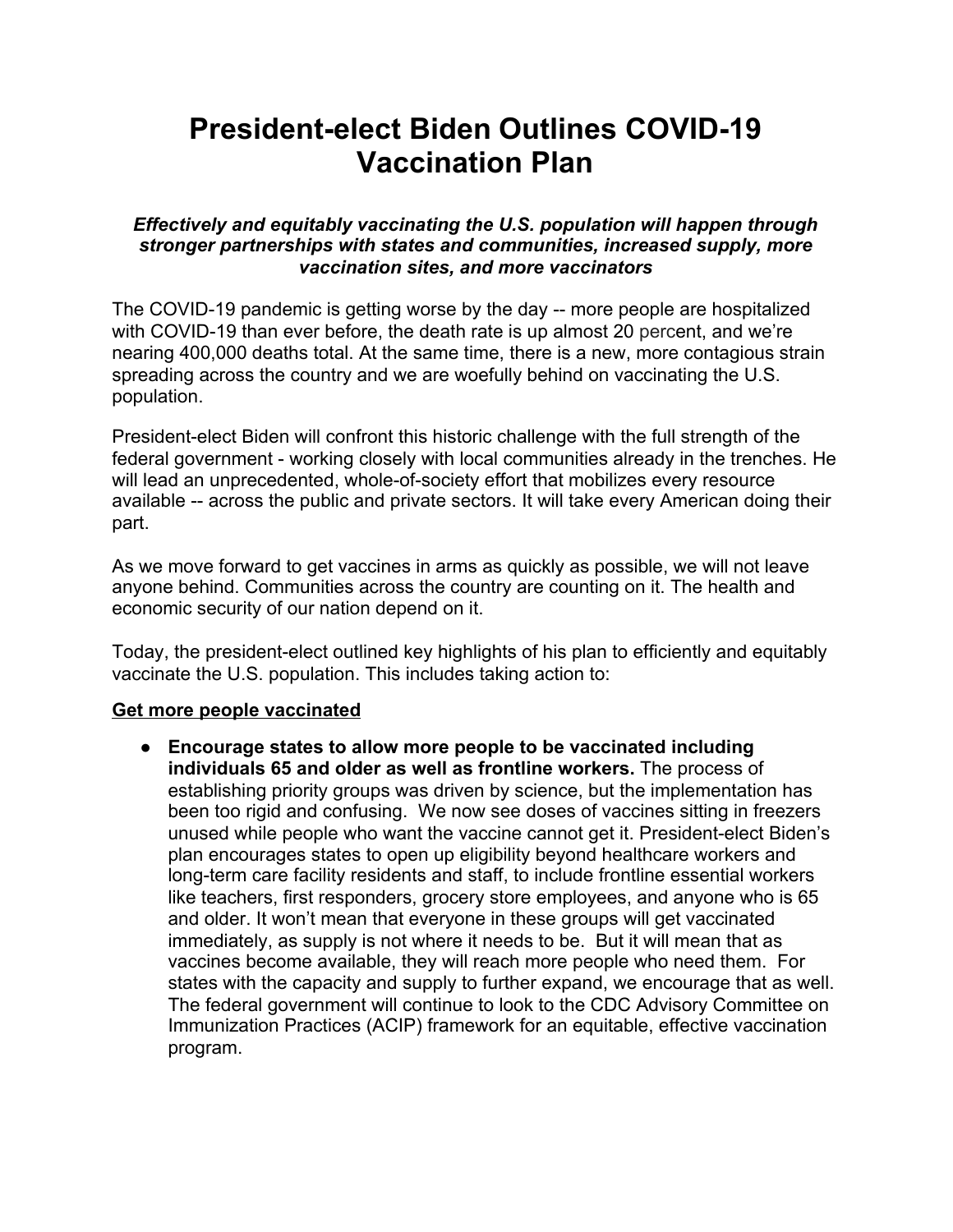● **Ensure equity throughout the vaccination process to reach those in hard-to-reach, marginalized communities.** We will ensure that there is equity in the vaccination process by using data to target resources to hard-hit communities, ensuring no out-of-pocket costs for vaccinations, and equitable access to vaccines in marginalized and medically-underserved communities. Partnerships with state, local and community-based organizations and trusted health care providers, like community health centers, will be central to this effort.

# **Create more vaccination sites**

- **Stand up new, federally-supported community vaccination centers across the country.** Getting as many people vaccinated as quickly as possible will require close coordination between the federal government and all states and territories. Knowing that not all states and jurisdictions have the resources to scale vaccinations at the pace this crisis demands, the Biden-Harris Administration will leverage federal resources and emergency contracting authorities to launch new vaccination sites and to expand state and local efforts across the country. With the support of Federal Emergency Management Administration (FEMA), these sites will mobilize thousands of clinical and non-clinical staff and contractors who will work hand-in-glove with the National Guard and state and local teams. The program will be scaled based on what is working best on the ground for state and local partners, and the communities they serve.
- **Fully reimburse state deployment of the National Guard to support vaccinations and provide additional FEMA assistance.** Many states are planning to use their National Guard to support vaccine distribution efforts, including to support critical transportation and logistics functions. To further support states, President-elect Biden's plan fully reimburses states for the use of the National Guard and provides 100% cost match for state and local emergency costs through FEMA.
- **Launch mobile vaccination clinics and provider partnerships to reach underserved urban areas and rural communities**. President-elect Biden will deploy mobile vaccination clinics in the most hard-to-reach communities and to support those who face challenges accessing vaccination sites, including individuals who live in underserved urban and rural areas. The federal government will partner with states and local providers, including primary care providers, to ensure that they have the resources needed to help get vaccines to the communities they serve. The federal government will launch targeted programs to engage community health centers, rural health clinics, critical access hospitals, and tribal health services to ensure that we can meet the needs of all communities.
- **Make vaccines available in pharmacies.** Millions of Americans turn to their local pharmacies every day for their medicines, flu shots, and much more. Nearly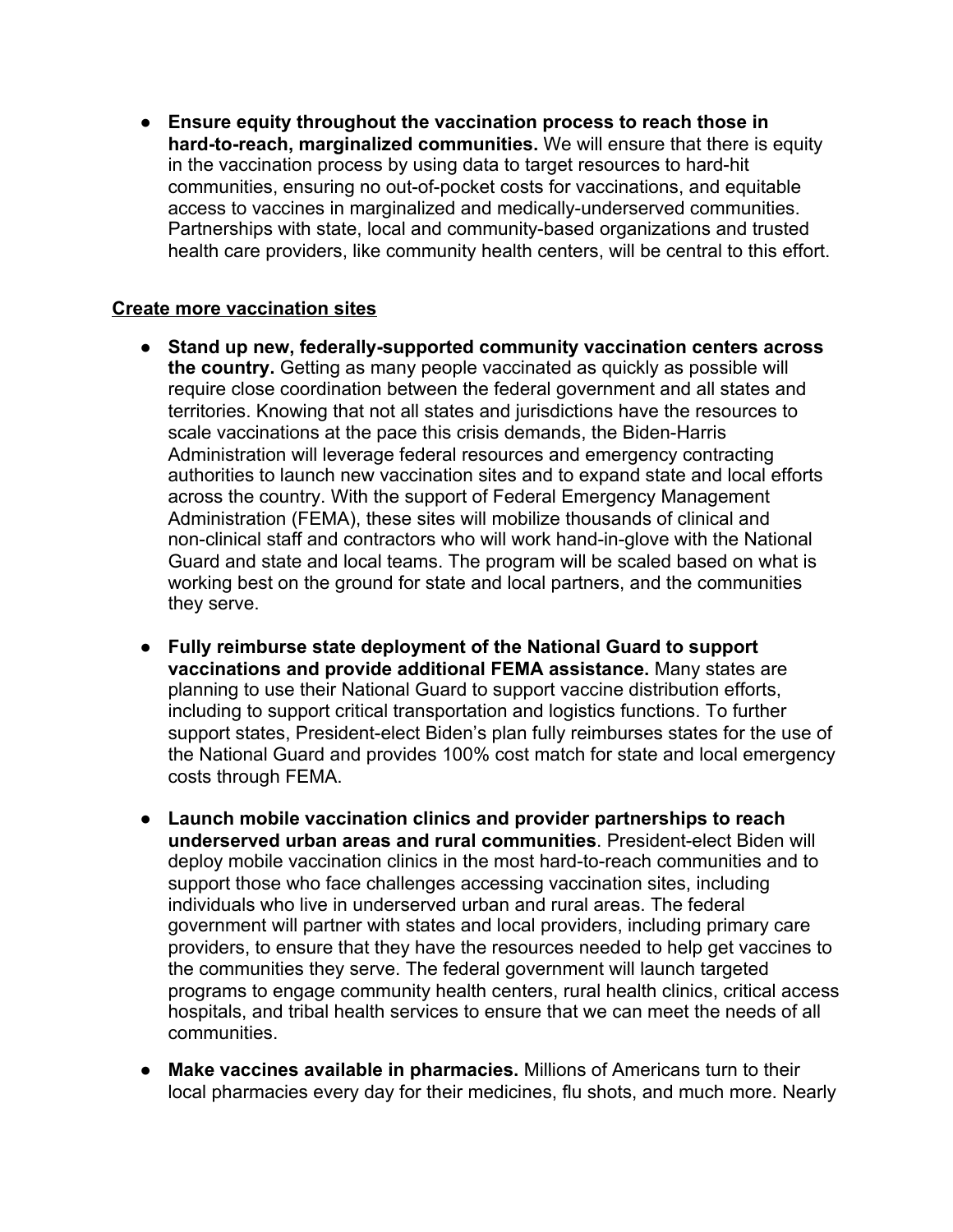90 percent of Americans live within five miles of a pharmacy. President-elect Biden will quickly jumpstart efforts to increase capacity at chain and independent pharmacies across the country to get Americans vaccinated.

- **Launch a new partnership with Federally Qualified Health Centers nationwide.** Federally Qualified Health Centers (FQHCs) serve more than 30 million patients each year—one in 11 people nationwide. Many are people of color and many live in rural communities. FQHC patients are often individuals struggling to make ends meet. Given the critical role that these providers play in their communities, President-elect Biden will launch a new program to ensure that FQHCs can directly access vaccine supply where needed. At the same time, the Administration will encourage jurisdictions to engage and work closely with health centers in their community vaccination planning. And to ensure that health centers have the resources they need to successfully launch vaccination programs, President-elect Biden has called on Congress to provide additional funds to support community health centers, and HHS will launch a new program to provide guidance, technical assistance, and other resources to prepare and engage these providers nationwide.
- **Launch new models to serve high-risk individuals**. The Administration will make programs available for high-risk congregate settings, including homeless shelters, jails, and institutions that serve individuals with intellectual and developmental disabilities.

# **Increase supply and get it out the door as quickly as possible**

- **Ensure a robust vaccine supply and spur manufacturing.** To help people get vaccinated more quickly, the president-elect will maximize the manufacture of vaccine and vaccine supplies for the country, including using the Defense Production Act. This effort will prioritize supplies that could cause bottlenecks, including glass vials, stoppers, syringes, needles, and the "fill and finish" capacity to package vaccine into vials.
- **Be a reliable partner for states by providing actionable data on vaccine allocation timelines and delivery.** To effectively plan and scale distribution, states and localities rely on both advanced understanding of their allocations and timely delivery of their ordered doses. Under President-elect Biden's plan, the federal government will provide regular projections of the allocations states and localities will receive. The federal government will build on the operational plans in place to ensure the effective distribution, storage, and transit of vaccines to states, including support for maintaining or augmenting the vaccine-specific required cold chain. The federal government will also fully leverage the Defense Production Act to fill any distribution gaps, including with respect to any needed refrigeration, transportation, or storage facilities.
- the vaccines when they are available, so <u>more</u> people can get vaccinated ● **Increase vaccine availability while maintaining a commitment to the two-dose schedule**. President-elect Biden's plan will release the vast majority of